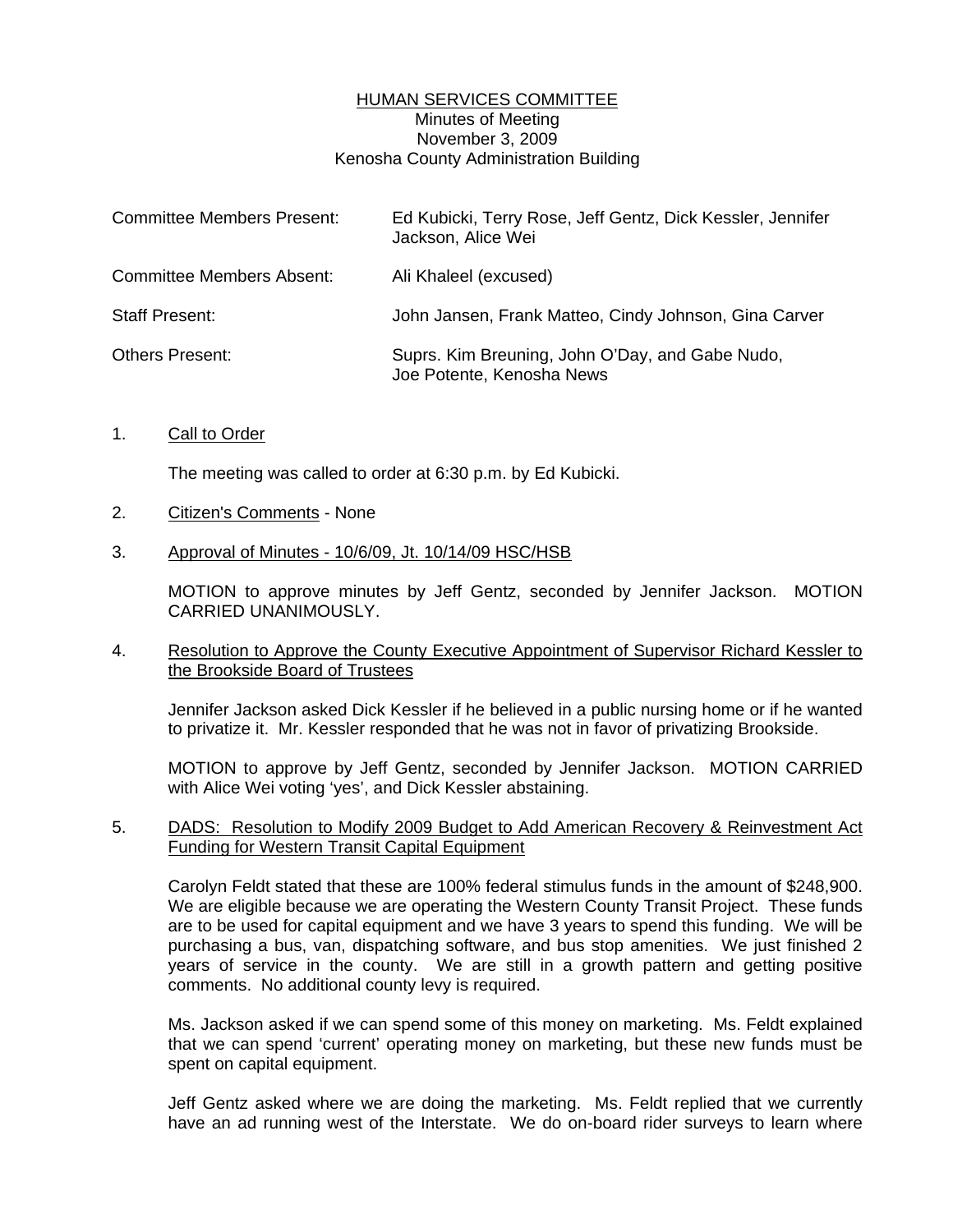they heard of this transit service. The majority learned about it from the Kenosha News that was reported as a news item. Word of mouth and drivers also get the word out.

 We are looking at wrapping the buses so they look more attractive. We have received feedback that the busses are not attractive to ride, so we are trying to spruce them up.

 Supr. Kim Breunig asked if bike racks will be added in the spring. Ms. Feldt responded that this is not in the plan at this time. We have plenty of room for bikes on the bus and riders have taken them on the bus with them.

 Ms. Jackson asked about the possibility of advertising on the sides of the buses. Ms. Feldt said that we don't do this. Len Brandrup, the City Transportation Dept. Director, who is also working on this project, is not favorable to this idea.

 We have another grant that expires in 2010 which is paying for putting up 30 bus stop signs with the phone number.

 MOTION to approve by Jeff Gentz, seconded by Terry Rose. MOTION CARRIED UNANIMOUSLY with Alice Wei voting 'yes'.

#### 6. DADS: Resolution to Modify 2009 Budget for Community Living Program

 Carolyn Feldt said that this is a 2-year grant for \$693,041 for the Community Living Program to provide case management assistance to those people "not" eligible for Medicaid and to assist them in arranging for services in their home. This is for those people who don't qualify for Family Care but need assistance to remain safely in their homes.

 MOTION to approve by Jennifer Jackson, seconded by Dick Kessler. MOTION CARRIED UNANIMOUSLY with Alice Wei voting 'yes'.

# 7. H1N1 Clinics

 Cindy Johnson distributed a 5-page handout, stating that we started our clinics 3 weeks ago. We have held 2 clinics and both were very successful. We delivered 2,300 vaccines. We provided both the injectable vaccine and the flu mist at the first clinic, but only the flu mist at the second clinic. Not everyone can receive the mist. There were press releases and the press did a wonderful job educating people about the eligible populations. There will be future clinics, but we are waiting for more vaccine.

 Of 165,000 people in Kenosha County, the original target population was 99,000. We guessed that about 1/3 would choose to receive the vaccine. The state has been very generous to our county.

 Alice Wei commented that she attended the Tremper clinic. Some people were angry because they could not receive the vaccine. Ms. Johnson understood and explained that some people were over age or had other issues, and therefore were not eligible according to the guidelines that had been outlined in the Kenosha News press release.

 Terry Rose asked how many shots were provided. Ms. Johnson answered that a total of 2,347 vaccines were given at both clinics, 1,500 at the County Center, and under 900 at Tremper. Mr. Rose expressed his frustration that the federal government was not ready with vaccine for everyone. Ms. Johnson said they are still using the egg impregnation method, which is an antiquated procedure. We will receive more, but we don't know how much or when. This is provided by the federal government, so you can go anywhere you